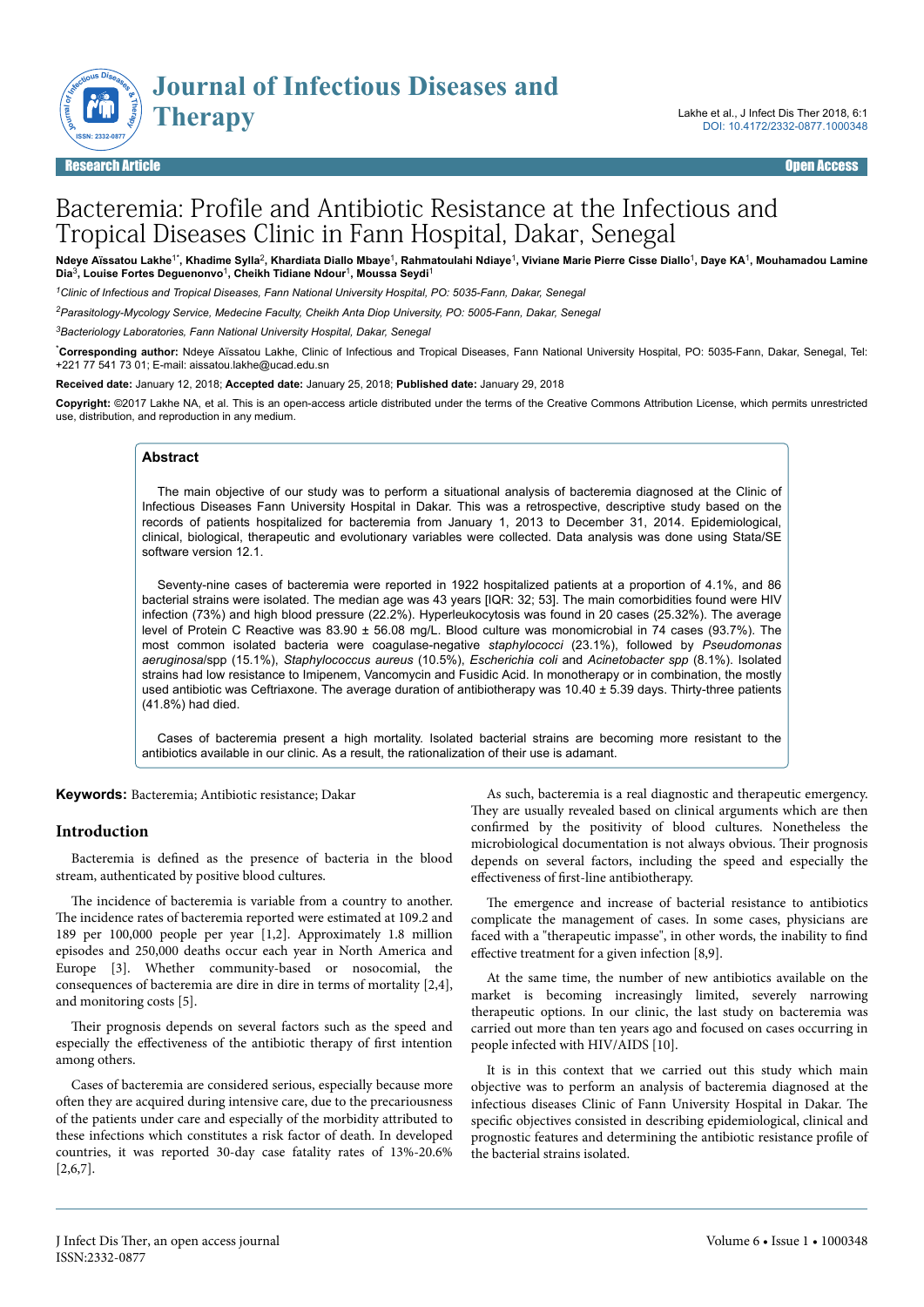# **Material and Methods**

This was a descriptive and retrospective study based on inpatient records for infectious and tropical diseases, collected over a 24-month period from January 1, 2013 to December 31, 2014. All the patients, regardless of sex or age, diagnosed with bacteremia were included in this study.

The diagnosis of bacteremia was established by the blood culture that was performed in patients at the time of febrile peaks or shaking chills with aseptic conditions. Нe seeding of the balloons was carried out while patients were in their beds. Once optimal blood culture specimens are collected, they were then sent to the Department of Bacteriology where they were incubated at 37°C for 5 days. In case of visible microbial growth, blood and chocolate agar plates (Bio rad laboratories, Richmond, CA) were inoculated, incubated in an atmosphere of 5%  $CO<sub>2</sub>$  at 37°C and examined after 48 h. Once the identification of the germs was done according to conventional techniques, each isolate was subjected to a standard antibiogram by the method of diffusion of the antibiotic discs in agar medium Mueller Hinton (MH) in accordance with the recommendations of the Antibiogram Committee of the French Society of Microbiology (CASFM).

Data were collected from patients' records. A standard survey form was completed for each patient that had helped to collect demographic data (age, sex, geographical origin, occupation, marital status); clinical data (HIV status, reasons for admission, origin of infection, associated diagnosis); bacteriological data (isolated germs, bacterial resistance, mono or poly microbial culture); biological data (NFS, CRP, renal function, glycemia); therapeutic data (antibiotics used, duration of treatment, association or not); prognostic data (time and duration of hospitalization, evolutionary modalities).

Data entry was done using Epi-Data software version 3.5.1 and their analysis was carried out using Stata/E software version 12.1. Categorical variables were expressed in terms of frequency and percentage of data entered with 95% confidence intervals (CI) assuming a Poisson distribution. Quantitative variables were expressed in means ± standard deviation or median (IQR).

# **Results**

During the study period, 79 cases of bacteremia were collected from the 1922 hospitalized patients, a proportion of 4.1% and 86 bacterial strains isolated.

#### **Demographic characteristics and clinical aspects**

The study population was predominantly female with 44 cases (55.7%). Male patients accounted for 44.3% with a sex ratio (H/F) of 0.79. Нe median age was 43 (IQR, 32–53). Нe distribution according to the age category had shown that bacteremia was more found in the age groups 20-40 years and 40-60 years with respectively 38% and 40.5%. Nearly half of the study population (49.4%) came from the suburban area 30.4% from the urban area. According to marital status, half of patients were married (50%) and singles accounted for 26.8%.

The main comorbidities found were HIV infection (46/63 or 73%) and high blood pressure (14/63 or 22.2%). Нe most common reasons for hospitalization were fever (88.6%), general impairment (46.8%) and obnubilation (16.5%). A point of entry was identified in 30 patients. It was most often urinary (21 cases). Demographic characteristics and clinical aspects of the population (Table 1).

| Socio-epidemiological and clinical Number N=79<br>characteristics |              | Percentage % | CI (95%)      |
|-------------------------------------------------------------------|--------------|--------------|---------------|
| Sex                                                               |              |              |               |
| Male                                                              | 35           | 44.3         | 30.9-61.62    |
| Female                                                            | 44           | 55.7         | 40.5-74.8     |
| Age (years)                                                       |              |              |               |
| $20$                                                              | 06           | $7.6\,$      | $2.8 - 16.5$  |
| 20-40                                                             | 32           | 38           | 25.6-54.2     |
| 40-60                                                             | 30           | 40.5         | 27.7-57.2     |
| 60-80                                                             | 09           | 11.4         | $5.2 - 21.6$  |
| >80                                                               | 02           | 2.5          | $0.3 - 9.2$   |
| Co-morbidity                                                      |              |              |               |
| <b>HIV</b>                                                        | 46           | 73           | 53.5-97.4     |
| <b>HTA</b>                                                        | 14           | 22.2         | 12.1-37.3     |
| Obesity                                                           | 1            | $1.6\,$      | $0.04 - 8.84$ |
| <b>Diabetes</b>                                                   | $\mathbf{1}$ | $1.6\,$      | $0.04 - 8.84$ |
| Sickle Cell                                                       | $\mathbf{1}$ | 1.6          | $0.04 - 8.84$ |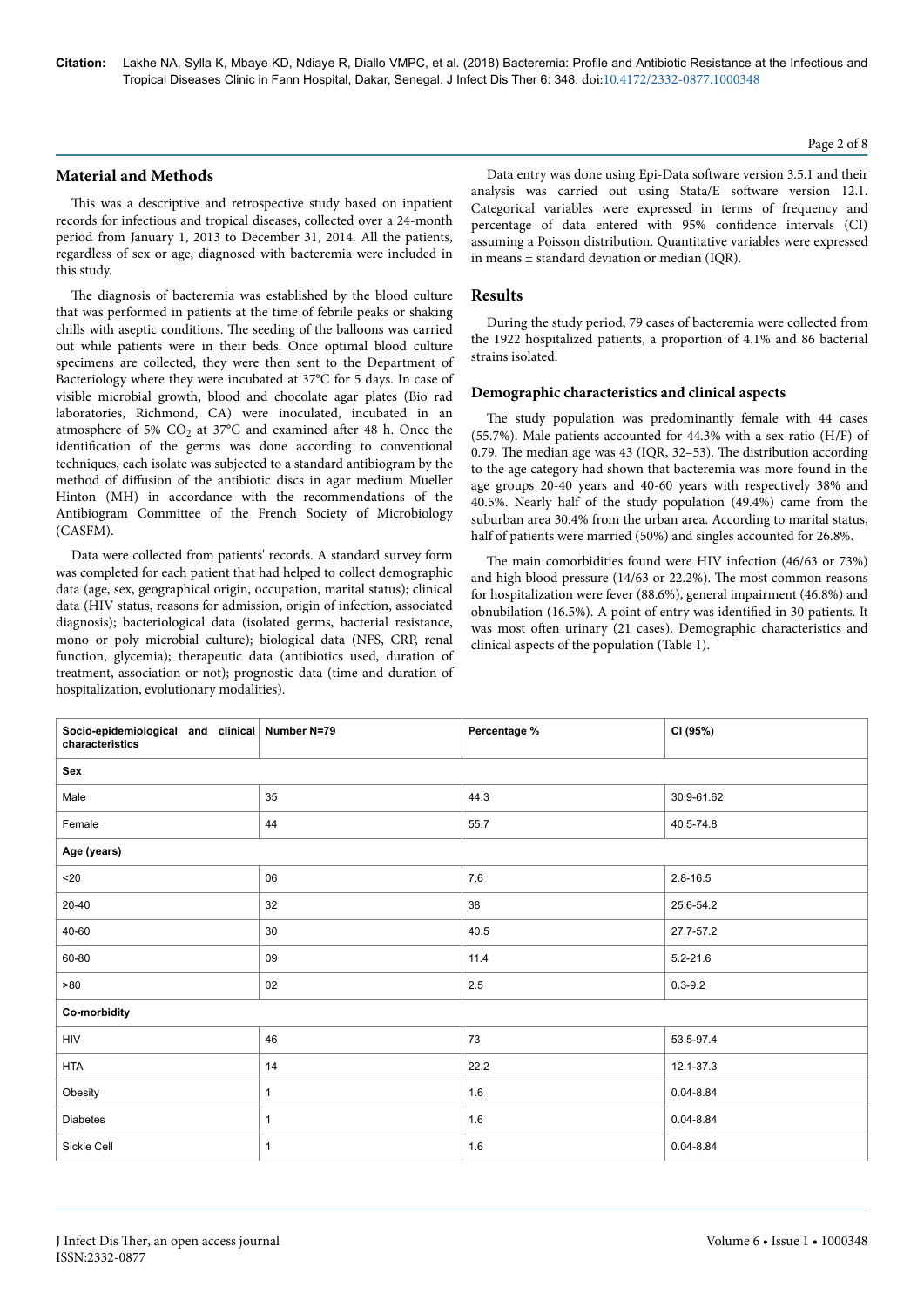| " |
|---|
|---|

| Reasons for hospitalization |                |      |              |
|-----------------------------|----------------|------|--------------|
| Fever                       | 70             | 88.6 | 69.07-100    |
| Loss of weight              | 37             | 46.8 | 32.9-64.6    |
| Obnubilation                | 13             | 16.5 | $8.7 - 28.1$ |
| Diarrhea                    | 09             | 11.4 | $5.2 - 21.6$ |
| Cough                       | 06             | 7.6  | $2.8 - 16.5$ |
| Origin                      |                |      |              |
| Not found                   | 49             | 62   | 45.9-82      |
| Urinary                     | 21             | 26.6 | 16.4-40.6    |
| Genital                     | 4              | 5.1  | $1.3 - 12.9$ |
| Pulmonary                   | 3              | 3.8  | $0.8 - 11.1$ |
| Skin and soft tissue        | $\overline{2}$ | 2.5  | $0.3 - 9.2$  |

Table 1 shows the demographic characteristics and clinical profile of bacteremia (N=79) with predominance of women (44/79), 40-60 years age group (40.5%), HIV+ patients (n=43), and urinary origin of infection (n=21) when identified.

Table 1: Socio-epidemiological and clinical characteristics of patients with bacteremia diagnosed at SMIT Fann in Dakar from 2013 to 2014.

# **Bacteriological aspects**

Blood culture was monomicrobial in 74 cases (93.7%). Нe 86 bacterial strains isolated were predominantly Gram-negative bacteria with 50 isolates (58.1%). Нe most frequently isolated bacteria were coagulase-negative staphylococci (23.1%), followed by Pseudomonas aeruginosa/spp (15.1%), Staphylococcus aureus (10.5%), Escherichia coli and Acinetobacter spp (8.1%) (Table 2).

| <b>Pathogens</b>                        | Frequency (n) | Percent (%)    | CI (95%)     |
|-----------------------------------------|---------------|----------------|--------------|
| Negative<br>coaqulase<br>staphylococcus | 20            | 23.3           | 14.4-36.3    |
| Pseudomonas<br>aeruginosa/spp           | 13            | 15.1           | $8.1 - 26.2$ |
| Staphylococcus aureus                   | 9             | 10.5           | $4.8 - 20.1$ |
| Escherichia coli                        | 7             | 8.1            | $3.3 - 17$   |
| Acinetobacter spp                       | 7             | 8.1            | $3.3 - 17$   |
| Enterobacter spp                        | 6             | $\overline{7}$ | $2.6 - 15.4$ |
| Streptococcus D                         | 6             | 7              | $2.6 - 15.4$ |

| Klebsiella pneumoniae                                                                                                                                                                             | 5  | 5.8 | $1.9 - 13.7$ |
|---------------------------------------------------------------------------------------------------------------------------------------------------------------------------------------------------|----|-----|--------------|
| Salmonella spp.                                                                                                                                                                                   | 5  | 5.8 | $1.9 - 13.7$ |
| Flavobacterium spp                                                                                                                                                                                | 4  | 4.7 | $1.3 - 12$   |
| Xanthomonas spp.                                                                                                                                                                                  | 2  | 2.3 | $0.3 - 8.5$  |
| Non-fermenting                                                                                                                                                                                    | 1  | 12  | $0 - 66$     |
| Streptococcus pneumoniae                                                                                                                                                                          | 1  | 12  | $0 - 6.6$    |
| Total                                                                                                                                                                                             | 86 | 100 |              |
| Table 2 shows species distribution of the 86 bacterial strains identified with<br>mainly presence of Negative coagulase <i>staphylococcus</i> (n=20)<br>and<br>Pseudomonas aeruginosa/spp (n=13). |    |     |              |

Table 2: species distribution of bacterial strains identified during bacteremia at Fann SMIT from 2013 to 2014.

Isolated staphylococcal strains showed high resistance to some antibiotics, including oxacillin (40.7%), gentamicin (37.1%), erythromycin (48.1%) and cotrimoxazole (25.9%). No resistance was found for vancomycin, ciprofloxacin and fusidic acid (Table 3).

| <b>Antibiotics</b>             | Staphylococcus N=27 (%) | Streptococcus N=08 (%) |
|--------------------------------|-------------------------|------------------------|
| Amoxicillin                    | 1(3.7)                  | 2(25)                  |
| Amoxicillin-clavulanate        | 1(3.7)                  | 0                      |
| Oxacillin                      | 11 $(40.7)$             | 5(62.5)                |
| Cefoxitin                      | 3(11.1)                 | 1(12.5)                |
| Third generation cephalosporin | 3(11.1)                 | 3(37.5)                |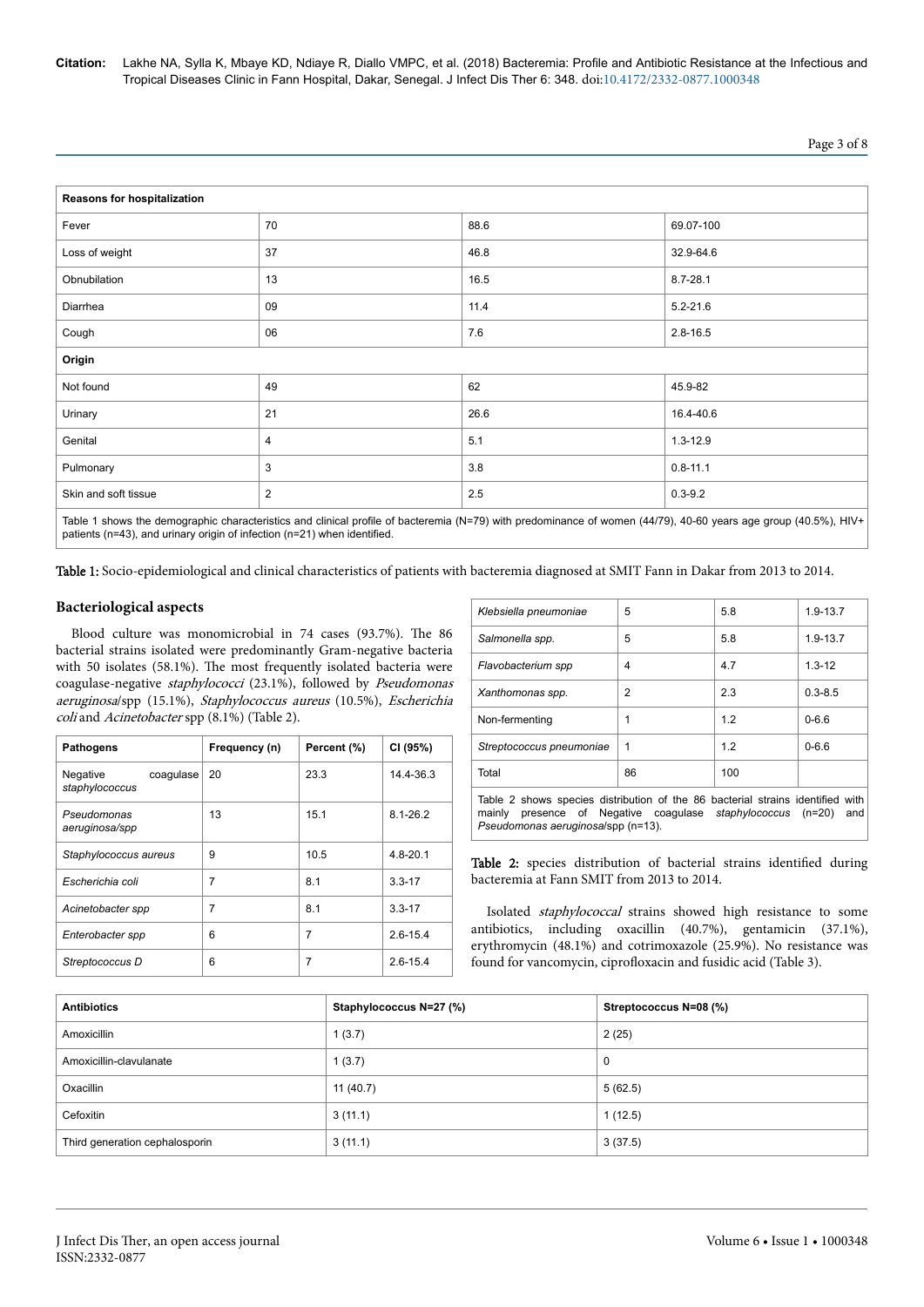# Page 4 of 8

| Ciprofloxacin | $\mathbf 0$ | $\mathbf 0$ |
|---------------|-------------|-------------|
| Imipenem      | $\mathbf 0$ | 0           |
| Piperacillin  | $\mathbf 0$ | 1(12.5)     |
| Gentamicin    | 10(37.1)    | 4(50)       |
| Cotrimoxazole | 7 (25.9)    | 4(50)       |
| Lincocin      | 7(25.9)     | 6(75)       |
| Erythromycin  | 13(48.1)    | 5(62.5)     |
| Fusidic acid  | $\mathbf 0$ | 0           |
| Vancomycin    | $\mathbf 0$ | $\mathbf 0$ |
| .<br>.        |             |             |

Table 3 show antibiotic resistance of *Staphylococci* et *Streptococci* isolated strains. *Staphylocci* strains exhibit high resistance to oxacillin (40.7%) and *Streptococci* strains were all sensitive to amoxicillin-clavulanic acid.

Table 3: Antibiotic resistance of strains of *Staphylococcus* and *Streptococci* identified during bacteremia occurring at Fann SMIT from 2013 to 2014.

Regarding strains of isolated *Streptococci*, they were all sensitive to amoxicillin-clavulanic acid, imipénème, ciprofloxacin, fusidic acid and vancomycin. Significant resistance was found in aminoglycosides (50%), third-generation cephalosporins (37.5%), pefloxacin (37.5%) and lincocin (75%) (Table 3).

For the Escherichia coli strains, resistance was high, of the order of 100% for amoxicillin-clavulanic acid, 71.5% for C3G and 42.8% for ciprofloxacin, aztreonam, and cotrimoxazole (Table 4).

| <b>Antibiotics</b>                                                                                                                                 | Escherichia N=7 (%) | Klebsiella N=5 (%) | Enterobacter N=6 (%) | Acinetobacter N=7 (%) |
|----------------------------------------------------------------------------------------------------------------------------------------------------|---------------------|--------------------|----------------------|-----------------------|
| Amoxicillin                                                                                                                                        | 4(57.1)             | 3(60)              | 4(66.67)             | 2(28.6)               |
| Amoxicillin-clavulanate                                                                                                                            | 7(100)              | 5(100)             | 5(83.3)              | 3(42.8)               |
| Third generation cephalosporin                                                                                                                     | 5(71.5)             | 3(60)              | 3(50)                | 2(28.57)              |
| Ciprofloxacin                                                                                                                                      | 3(42.8)             | 2(40)              | 1(16.7)              | 1(14.3)               |
| Aztreonam                                                                                                                                          | 3(42.8)             | 1(20)              | 1(16.7)              | 1(14.3)               |
| Imipenem                                                                                                                                           | 1(14.3)             | 0                  | 1(16.7)              | 1(14.3)               |
| Piperacillin                                                                                                                                       | 1(14.3)             | 0                  | 1(16.7)              | 1(14.3)               |
| Gentamicin                                                                                                                                         | 2(28.6)             | 3(60)              | 3(50)                | 3(42.8)               |
| Cotrimoxazole                                                                                                                                      | 3(42.8)             | 4(80)              | 4(66.7)              | 1(14.3)               |
| Colistin                                                                                                                                           | 0                   | 0                  | 0                    | 1(14.3)               |
| Table 4 shows antibiotic resistance of the isolated Gram-negative bacilli with higher resistance to third generation cephalosporin and gentamicin. |                     |                    |                      |                       |

Table 4: Antimicrobial resistance of the main *Enterobacteria* identified during bacteremia occurring at Fann SMIT from 2013 to 2014.

Isolated Klebsiella strains also showed complete resistance (100%) to amoxicillin-clavulanic acid, 80% for cotrimoxazole and 60% for C3G, gentamicin and ciprofloxacin (Table 4).

For *Enterobacter*, there was resistance of 83.3% to amoxicillinclavulanic acid, 50% to C3G and gentamicin. One patient showed resistance to ciprofloxacin, imipenem and aztreonam (Table 4).

Concerning Acinetobacter, resistance was also found (42.8%) to amoxicillin-clavulanic acid, and aminoglycosides. One patient showed resistance to imipenem, ciprofloxacin, and colistin (Table 4).

The Pseudomonas strains found presented a high resistance to ticarcillin (30.8%), C3G (30.8%), colistin (38.5%) and gentamicin (46.1%). One of the 13 strains was resistant to imipenem (Table 5).

| <b>Antibiotics</b>      | Pseudomonas N=13 (%) |  |
|-------------------------|----------------------|--|
| Amoxicillin             | 0                    |  |
| Amoxicillin-clavulanate | 2(15.4)              |  |
| Ticarcillin             | 4(30.8)              |  |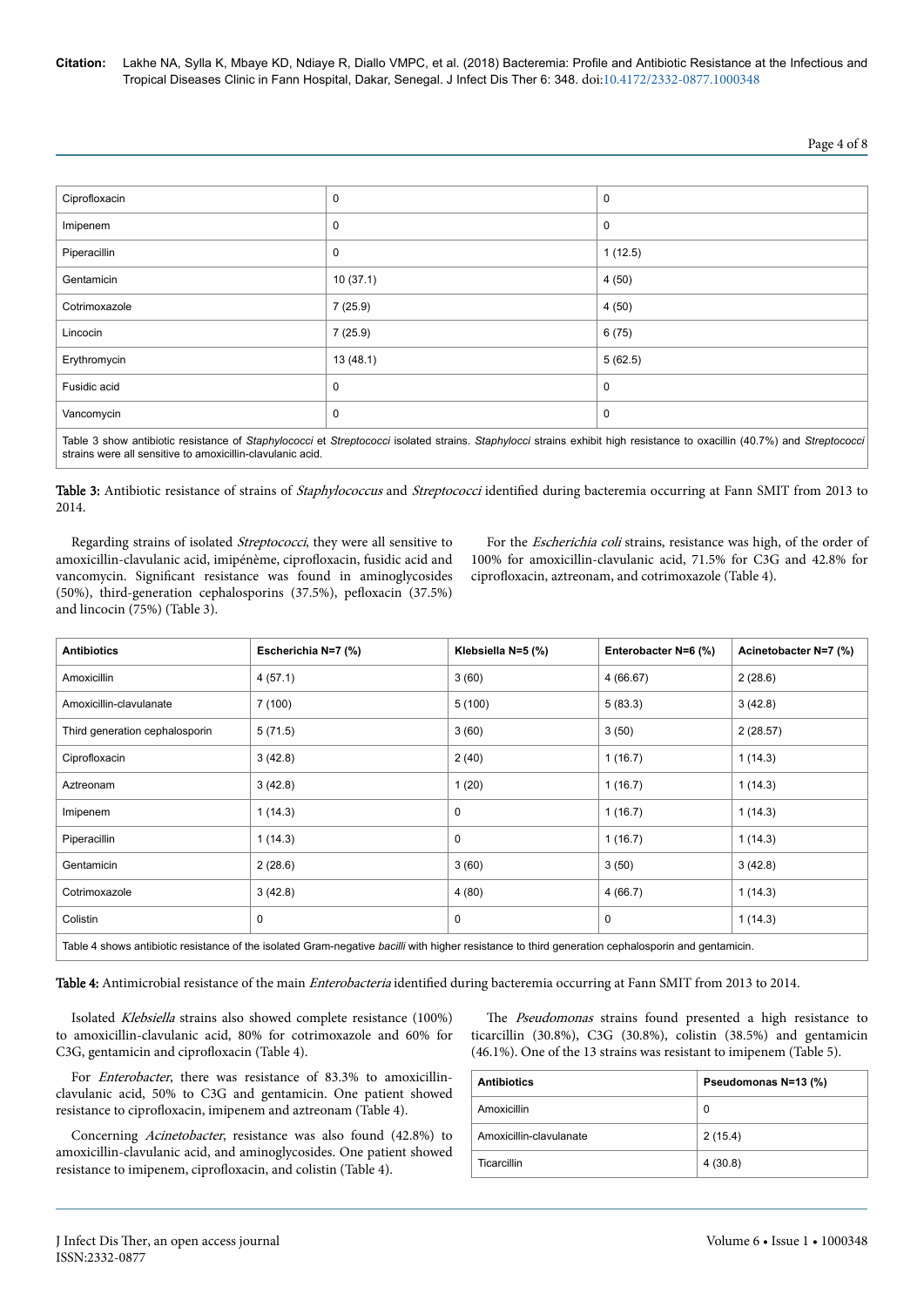| Third generation cephalosporin                                                                                                   | 4(30.8) |  |
|----------------------------------------------------------------------------------------------------------------------------------|---------|--|
| Ciprofloxacin                                                                                                                    | 0       |  |
| Aztreonam                                                                                                                        | 1(7.7)  |  |
| Imipenem                                                                                                                         | 1(7.7)  |  |
| Piperacillin                                                                                                                     | 2(15.4) |  |
| Gentamicin                                                                                                                       | 6(46.1) |  |
| Cotrimoxazol                                                                                                                     | 0       |  |
| Colistin                                                                                                                         | 5(38.5) |  |
| Table 5 shows isolated <i>Pseudomonas</i> strains (n=13) antibiotic resistance. One<br>of the strains was resistant to imipenem. |         |  |

Table 5: Antimicrobial resistance of *Pseudomonas* strains identified during bacteremia occurring at Fann SMIT from 2013 to 2014.

# **Therapeutic and prognostic aspects**

The treatment was based on at least the use of two antibiotics in thirty-nine patients. Ceftriaxone was the mostly used molecule alone or in combination.

The average duration of antibiotic therapy was  $10.40 \pm 5.39$  days. The most frequent duration was between 7 and 14 days (43.9%). The average time to hospitalization was  $30.52 \pm 37.77$  days. For most patients (41%), it was less than 10 days. Concerning the average duration of hospitalization, it was  $39.25 \pm 12.46$ . The evolution was marked by death in 33 patients (41.8%).

#### **Discussion**

#### **Epidemiological aspects**

In this study the prevalence of bacteremia is low compared to existing data. Нus, the prevalence found in similar cases in Senegal, Guinea-Bissau and Côte d'Ivoire between 2002 and 2015 ranged from 12.6% to 22.5% [11-13]. These differences could be explained by the retrospective nature of our study and a shorter period of study.

We noted a female predominance of bacteremia. However, the share of sex in the occurrence of bacteremia does not seem to be established since several studies differ on this subject  $[11,14,15]$ . The incidence of bacteremia seams to increase with age [2,16,17].

In our study, the average age was 43 years [IQR: 32; 53] and the most representative age group of patients with bacteremia was 40-60 years old (40.5%).

Nearly half of the study population (49.4%) came from the suburban area. Most of the time, these patients were consulted in the nearer health facilities to their living area, and they were referred based on their clinical status. Нe Clinic of Infectious and Tropical Diseases is the national reference center for the treatment of infectious and tropical diseases. This could explain this rate of patients coming from the suburbs of Dakar.

A high rate of comorbidity was found in our study (63 out of 79 patients). HIV infection was mostly found (46 cases) or arterial hypertension (14 cases). An earlier but unpublished study performed in the same clinic in 2002 found co-morbidities in 70.1% and

predominated HIV infection [11]. This is related to the very high proportion of HIV-infected people hospitalized in the clinic. In fact, in that clinic, 60% of beds were occupied by patients infected with HIV (66%). In 2013, a study published in the United States reported the same rates (73%) but the main comorbidity found was diabetes (25%) followed by immunosuppression (8%) [18].

# **Clinical aspects**

The peculiarity of our study population with most HIV-infected patients explains the predominance of clinical signs such as sepsis and impairment of general condition or tuberculosis as the main diagnosis associated with bacteremia [19]. However, during the bacteremia in patients with AIDS in Dakar, fever and deterioration of the condition were noted in 87% of cases [10]. Moreover, in HIV+patients in Senegal, tuberculosis is the first opportunistic infection found [19].

The origin of the infection was unknown in 49 patients. It was found in 30 patients (37.97%) and among these it was urinary in 21 patients and 6 had a urinary catheter. Urinary tract infection is involved in half of bacteremia cases, following the studies [14,18,20,21]. Нe urinary catheter is known to be a major risk factor for urinary tract infection.

The absence of protocol governing the installation, care and monitoring of urinary catheters in our department as well as asepsis defects are probably at the origin of the importance of this point of entry in bacteremia. We did not find a portal linked to peripheral catheters. This is due to a lack of surveillance of related infections. More attention should be given to this possible origin for bacteremia.

## **Bacteriological aspects**

Blood cultures were predominantly mono bacterial (93.6%) as in other studies [10,12]. In our isolates, Gram-negative (50 strains) predominated. The most common bacteria were Gram-positive cocci and Gram-negative  $bacilli$  [8,11-13,22]. The main organisms identified in our study are coagulase-negative staphylococci (23.3%), Pseudomonas (15.1%) and Staphylococcus aureus (10.5%). This frequency of Staphylococci could be explained by their nosocomial nature, related to the increase in invasive procedures [23], or by contamination.

Isolated staphylococcal strains were resistant to oxacillin in 40.7%. This result is similar to data available in the literature.

In the United States, the prevalence of methicillin-resistant Staphylococcus aureus (MRSA) ranges from 15 to 74% [24]. This is also found in countries of the Mediterranean basin such as Egypt, Greece and Cyprus with respective rates of 48, 45 and 52% [25,26]. However, this important methicillin resistance has been in marked decline in some countries [27]. In Dakar Diallo H [11] found 55.7% of MRSA strains, compared to our result, we can note a regression of 15% between 2002 and 2015. In South Africa [28] and in Canada [29] this rate increased from 40% and 53% respectively to 24.2% and 19.4% respectively between 2010 and 2012.

The possible predisposing factors of MRSA emergence are, long time hospitalization, consumption of antibiotics without doctor prescription, lack of awareness, receipt of antibiotics before coming to the hospital. Also, more and more MRSA strains are becoming resistant to clindamycin [30] or vancomycin [31] further reducing the possibilities of treating their causative infections.

Page 5 of 8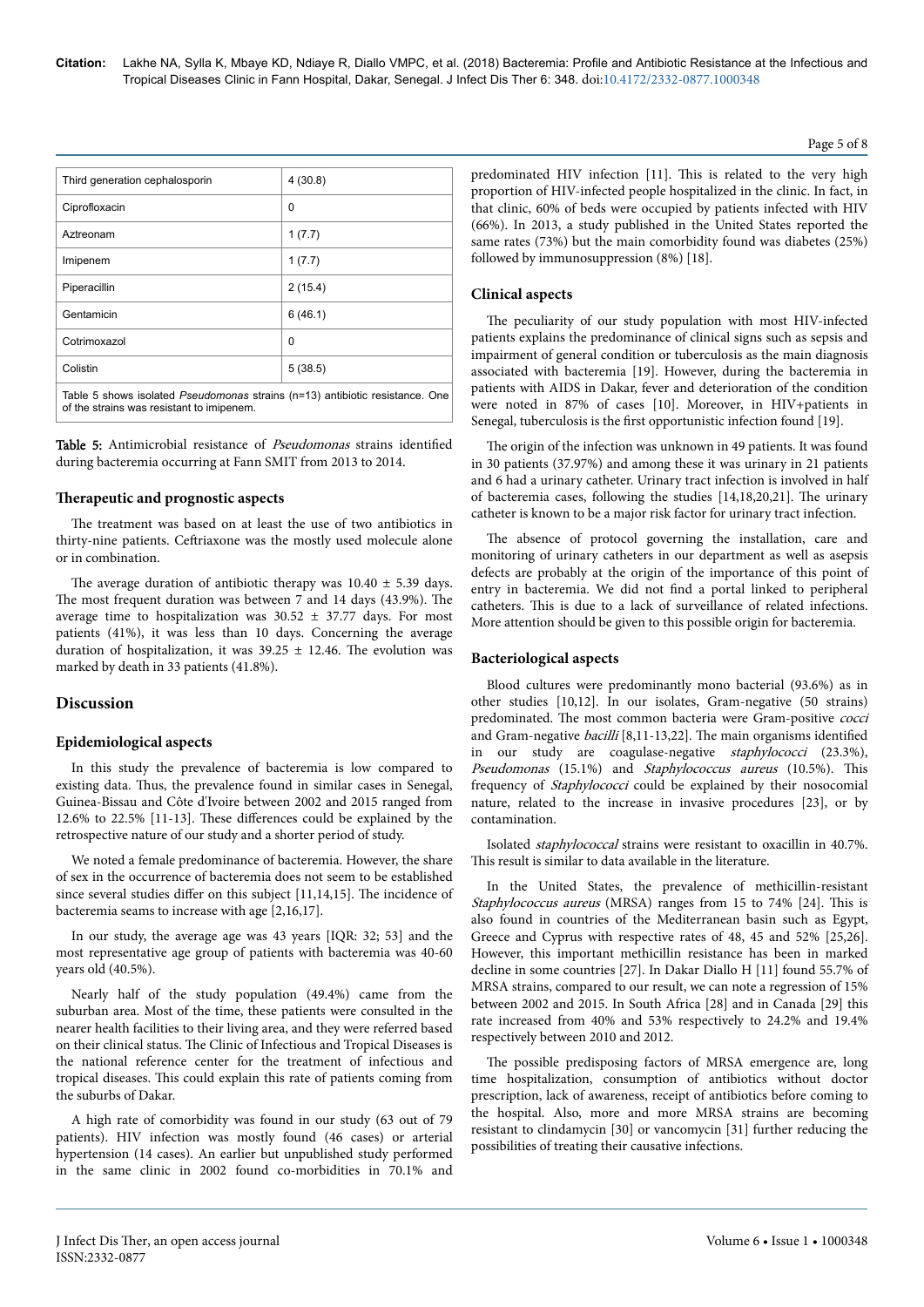For coagulase-negative *staphylococci* (CNS), they represent the most isolated cocci in our study. Нey are mainly responsible for nosocomial infections [32] and are favored by certain medical procedures. The preponderance of these *staphylococcal* strains in our study may be due to the predominance of patients with profound immunosuppression. However, contamination due to aseptic defects at the time of the realization of blood cultures cannot be ruled out. Нe infections with these bacteria deserve to be studied more in the future by identifying factors associated with the occurrence of these bacteremia. In addition, advocacy for strict compliance with aseptic measures must be put in place.

No strain was resistant to ciprofloxacin, vancomycin or fusidic acid that may offer potential for treatment with these molecules. The slow use of fusidic acid is mainly related to the cost of treatment is still very high in our country. On the other hand, the fact that ciprofloxacin is easy to acquire explains its overuse and thus to the occurrence of resistance to this molecule.

Pseudomonas is a common cause of bacteremia [22,33]. Pseudomonas bacteremia are mainly nosocomial or healthcareassociated, occurring preferentially in elderly or immunocompromised [34,35]. In our study it is the second most frequently isolated strain. The high prevalence of HIV-infected people in our study may be one of the causes.

These Pseudomonas strains showed high resistance to aminoglycosides and ticarcillin. Resistance to ceftriaxone was 30.8% and all isolated strains were sensitive to ciprofloxacin and cotrimoxazole, thus offering a possibility of treatment with these molecules.

In Europe, however, high resistance of isolated *P. aeruginosa* strains has been reported to aminoglycosides, ceftazidime, quinolones, piperacillin-tazobactam and carbapenems [36].

In our study only one strain was resistant to imipenem. Actually, increasing prevalence of carbapenem-resistant Pseudomonas aeruginosa is a major concern and represents emerging challenge to public health, as the range of therapeutic agents becomes increasingly constrained [37,38].

In our facility, effective surveillance should be done on these carbapenem-resistant strains of Pseudomonas because they have public health implications and in addition the only carbapenem available in our country is imipenem and it remains out of reach for most of our patients. Ceftazidim, piperacillin-tazobactam and colistin are not available.

Pseudomonas aeruginosa and Staphylococcus aureus are members of "ESKAPE" pathogens group (Enterococcus faecium, Staphylococcus aureus, Klebsiella pneumoniae, Acinetobacter bau-manii, Pseudomonas aeruginosa, and Enterobacter species). These ESKAPE pathogens are responsible for the majority of nosocomial infections and capable of "escaping" the biocidal action of antimicrobial agents [39,40]. Knowledge of resistance genes prevalence in ESKAPE pathogens is necessary to prepare feasible data about tracing and treatment of infection related to these microorganisms. In a study in Iran, the predominant resistant genes regarding the *Pseudomonas* aeruginosa and Staphylococcus aureus were Mex-B at 81.17% and mecA at 24.65% respectively [41].

# **Therapeutic aspects**

The most commonly used antibiotic in monotherapy or combinating therapy was ceftriaxone, with a resistance rate between 11.1% and 71.5% based on isolated germs. This frequent use of ceftriaxone seems to be shared in our sub-region, particularly in Côte d'Ivoire (53%) [13] and Burkina Faso (70%) [42]. It helps to increase the selection pressure and could lead to therapeutic impasses. Нus, it is urgent to promote compliance with the recommendations of the use of antibiotics, to expand the range of antibiotics available in our hospitals and to introduce better regulation of the prescription of these antibiotics. In our patients, 72% received probabilistic antibiotic therapy. However, no study was carried out to see whether this probabilistic antibiotic therapy was suitable or not. Inadequate or delayed antibiotic therapy is a mortality factor in bacteremia [20,43]. In addition, it would increase mortality by 60% [44]. Antibiotic therapy is more suitable if the highlighted organism is a Gram-negative bacterium, Streptococcus pneumoniae or Enterococcus [45].

The duration of antibiotherapy in patients with bacteremia is very variable and often prolonged. Havey found an average duration of 11 days in his study of 100 patients with bacteremia, similar result was found in our series (10.40  $\pm$  5.39 days) [18]. In this same review, the predictors of prolonged antibiotic therapy were: long-term treatment, underlying respiratory tract infection, Staphylococcus aureus infection, or Pseudomonas infection.

Regarding the antibiotic treatment used and the occurrence of death, Suzuki [46] had shown that the death rate was the same whether mono antibiotherapy or combination was used.

#### **Evolutionary and prognostic aspects**

The mortality rate for all infections, community or nosocomial bacteremia is between 11% and 20.6% in the first month following the infectious episode [2,6,7,20]. Нe mortality found in our series is even more important (42%). According to the literature, different factors are associated with death. Нus, immunodepression [14,47] has already been described as a risk factor four times higher than immunocompetence. Other factors identified by authors were hypoalbuminemia, moderate fever or hypothermia [48,49], elevated CRP [48], elevated serum creatinine [20], origin other than urinary and central venous catheter infection [50]. In the Acinetobacter and Pseudomonas bacteremia, the factors associated with death were the nosocomial nature of the infection, male sex, history of aminoglycoside and vancomycin exposure [51]. A finer analysis would identify factors associated with death in our patients.

The limits of our study are of several kinds. First, SMIT Fann is a reference center for the treatment of people infected with HIV, so these patients are found in the majority and they are often hospitalized at a later stage. This has an impact on the profile of isolated germs and on the outcomes of these patients. Moreover, most of our patients did not benefit from an health insurance and therefore could not afford several blood samples for blood culture. This induces an underestimation of the sensitivity of the blood culture. Another limitation is the retrospective nature of our study, which meant that the study population was not sampled and that some variables were missing in patients' observations. Also, catheter-related bacteremia was not listed, and a origin of the infection was not routinely sought.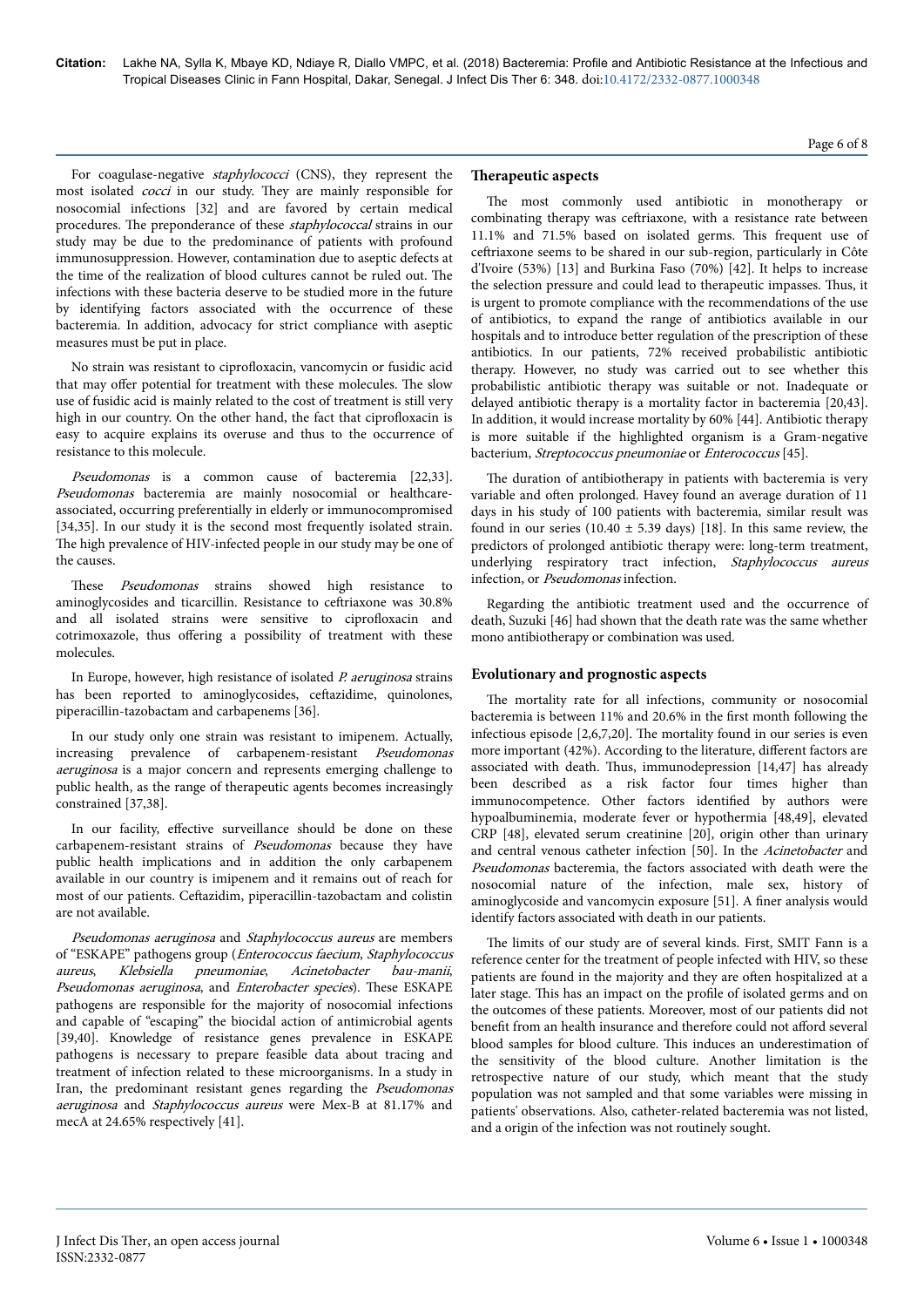# **Conclusion**

Bacteremia plays a significant role at the clinic of infectious and tropical disease of Fann university hospital. Their prognosis is marked by a high lethality and they are characterized by a strong resistance to antibiotics in use. This requires a rigorous management of the prescription of antibiotics. Нe predominance of urinary point of entry imposes the establishment of procedures and a better respect of asepsis during the installation of urinary catheters. Active surveillance of these infections should be implemented including ESKAPE bacteria and would monitor antimicrobial resistance. Also, rationalization of the use of antibiotics is adamant.

# **Conflict of Interest**

Authors declare no conflicts of interest.

# **Acknowledgments**

This study was not funded. Great thanks to Drs Fatoumata Wassa Sylla and Dorcas Eboungabeka for their work in this study.

## **References**

- 1. [Rodriguez-Bano J, Prieto L, Portillo MM, Retamar P, Natera C, et al.](https://doi.org/10.1111/j.1469-0691.2009.03089.x) [\(2010\) Epidemiology and clinical features of community-acquired,](https://doi.org/10.1111/j.1469-0691.2009.03089.x) [healthcare-associated and nosocomial bloodstream infections in tertiary](https://doi.org/10.1111/j.1469-0691.2009.03089.x)[care and community hospitals. Clin Microbiol Infect 16: 1408e13.](https://doi.org/10.1111/j.1469-0691.2009.03089.x)
- 2. [Uslan DZ, Crane SJ, Steckelberg JM, Cockerill FR, St Sauver JL, et al.](https://doi.org/10.1001/archinte.167.8.834) [\(2007\) Age- and sex-associated trends in bloodstream infection: A](https://doi.org/10.1001/archinte.167.8.834) [Population-based Study in Olmsted County, Minnesota. Arch Intern Med](https://doi.org/10.1001/archinte.167.8.834) [67: 834-839.](https://doi.org/10.1001/archinte.167.8.834)
- 3. [Goto M, Al-Hasan MN \(2013\) Overall burden of bloodstream infection](https://doi.org/10.1111/1469-0691.12195) [and nosocomial bloodstream infection in North America and Europe.](https://doi.org/10.1111/1469-0691.12195) Clin Microbiol Infect e Off [Publ Eur Soc Clin Microbiol Infect Dis 19:](https://doi.org/10.1111/1469-0691.12195) [501e9.](https://doi.org/10.1111/1469-0691.12195)
- 4. [Lillie PJ, Allen J, Hall C, Walsh C, Adams K, et al. \(2013\) Long-term](https://doi.org/10.1111/1469-0691.12101) [mortality following bloodstream infection. Clin Microbiol Infect 19:](https://doi.org/10.1111/1469-0691.12101) [955-960.](https://doi.org/10.1111/1469-0691.12101)
- 5. [Vrijens F, Hulstaert F, Van de Sande S, Devriese S, Morales I, et al. \(2010\)](https://doi.org/10.1016/j.jhin.2009.12.006) Hospital-acquired, laboratory-confirmed [bloodstream infections: linking](https://doi.org/10.1016/j.jhin.2009.12.006) [national surveillance data to clinical and](https://doi.org/10.1016/j.jhin.2009.12.006) financial hospital data to [estimate increased length of stay and healthcare costs. J Hosp Infect 75:](https://doi.org/10.1016/j.jhin.2009.12.006) [158e62](https://doi.org/10.1016/j.jhin.2009.12.006).
- 6. [Søgaard M, Nørgaard M, Dethlefsen C, Schønheyder HC \(2011\)](https://doi.org/10.1093/cid/ciq069) [Temporal changes in the incidence and 30-day mortality associated with](https://doi.org/10.1093/cid/ciq069) [bacteremia in hospitalized patients from 1992 through 2006: a](https://doi.org/10.1093/cid/ciq069) [population-based cohort study. Clin Infect Dis 52: 61-69.](https://doi.org/10.1093/cid/ciq069)
- 7. [Skogberg K, Lyytikäinen O, Ollgren J, Nuorti JP, Ruutu P \(2012\)](https://doi.org/10.1111/j.1469-0691.2012.03845.x) [Population-based burden of bloodstream infections in Finland. Clin](https://doi.org/10.1111/j.1469-0691.2012.03845.x) Microbiol Infect 18: E170-E176
- 8. [Bertrand X, Costa Y, Pina P \(2005\) Surveillance of antimicrobial](https://doi.org/10.1016/j.medmal.2005.05.002) [resistance of bacteria isolated from bloodstream infections: data of the](https://doi.org/10.1016/j.medmal.2005.05.002) [French National Observatory for Epidemiology of Bacterial Resistance to](https://doi.org/10.1016/j.medmal.2005.05.002) [Antibiotics \(ONERBA\), 1998-2003. Med Mal Infect 35: 329–334.](https://doi.org/10.1016/j.medmal.2005.05.002)
- 9. Trystram D, Varon E, Péan Y, Grundmann H, Gutmann L, et al. (2002) Réseau européen de surveillance de la résistance bactérienne aux antibiotiques (EARSS): résultats, place de la France 477: 42-43.
- 10. [Seydi M, Sow PS, Soumaré M, Ndour CT, Dia NM, et al. \(2005\) Les](https://doi.org/10.1016/S0399-077X(03)00121-5) [bactériémies au cours du sida à Dakar, Sénégal. Med Mal Infect 33:](https://doi.org/10.1016/S0399-077X(03)00121-5) [323-326.](https://doi.org/10.1016/S0399-077X(03)00121-5)
- 11. Diallo HM (2002) Bactériémie: Aspects Épidémiologiques Et Bactériologiques Des Germes Responsables De Bactériémies Au Laboratoire De Bactériologie Virologie Du CHU De Fann De 1996 À 2000. Thèse med, UCAD, Dakar, n°17.
- 12. [Isendahl J, Manjuba C, Rodrigues A, Xu W, Henriques-Normark B, et al.](https://doi.org/10.1186/s12879-014-0715-9) [\(2014\) Prevalence of community-acquired bacteraemia in Guinea-Bissau:](https://doi.org/10.1186/s12879-014-0715-9) [an observational study. BMC Infect Dis 14: 3859.](https://doi.org/10.1186/s12879-014-0715-9)
- 13. Akoua-Koffi [C, Tia H, Plo JK, Monemo P, Cissé A, et al. \(2015\)](https://doi.org/10.1016/j.nmni.2015.06.009) [Epidemiology of community-onset bloodstream infections in Bouaké,](https://doi.org/10.1016/j.nmni.2015.06.009) [central Côte d'Ivoire. New Microbes New Infect 7: 100-104.](https://doi.org/10.1016/j.nmni.2015.06.009)
- [Lefort A, Panhard X, Clermont O, Woerther PL, Branger C, et al.](https://doi.org/10.1128/JCM.01902-10) [COLIBAFI Group \(2011\) Host factors and portal of entry outweigh](https://doi.org/10.1128/JCM.01902-10) [bacterial determinants to predict the severity of Escherichia coli](https://doi.org/10.1128/JCM.01902-10) [bacteremia. J Clin Microbiol 49: 777-783.](https://doi.org/10.1128/JCM.01902-10)
- 15. [Seydi M, Soumaré M, Sow AI, Diop BM, Sow PS \(2005\) Méningites au](https://doi.org/10.1016/j.medmal.2005.05.001) [cours des bactériémies à Escherichia coli à la clinique des maladies](https://doi.org/10.1016/j.medmal.2005.05.001) [infectieuses Ibrahima-Diop-Mar du Centre hospitalier national de Fann à](https://doi.org/10.1016/j.medmal.2005.05.001) [Dakar \(Sénégal\). Med Mal Infect 35: 344-348.](https://doi.org/10.1016/j.medmal.2005.05.001)
- 16. [Anderson DJ, Moehring RW, Sloane R, Schmader KE, Weber DJ, et al.](https://doi.org/10.1371/journal.pone.0091713) [\(2014\) Bloodstream Infections in Community Hospitals in the 21st](https://doi.org/10.1371/journal.pone.0091713) [century: A Multicenter Cohort Study. PLoS One 9: e91713.](https://doi.org/10.1371/journal.pone.0091713)
- 17. [Franco MAI, Blanco CS, Sánchez F, Casado MS, Ruiz GMT, et al. \(2005\)](https://doi.org/10.4321/S0212-71992005000500004) [Study on bacteremia in the service of Internal Medicine of a group 2](https://doi.org/10.4321/S0212-71992005000500004) [hospital. Analysis of recent three years. An Med Interna 22: 217-221.](https://doi.org/10.4321/S0212-71992005000500004)
- 18. Havey TC, Fowler RA, Pinto R, Elligsen M, Daneman N (2013) Duration of antibiotic therapy for critically ill patients with bloodstream infections: A retrospective cohort study. Can J Infect Dis Med Microbiol 24: 129-37.
- 19. Programme national de lutte contre la tuberculose au Sénégal PNLTS. Rapport annuel 2009.
- 20. [Lee CC, Chang CM, Hong MY, Hsu HC, Ko WC \(2013\)](https://doi.org/10.1016/j.ajem.2012.07.024) Different impact [of the appropriateness of empirical antibiotics for bacteremia among](https://doi.org/10.1016/j.ajem.2012.07.024) [younger adults and the elderly in the ED. Am J Emerg Med 31: 282-290.](https://doi.org/10.1016/j.ajem.2012.07.024)
- 21. [Shoai Tehrani M, Hajage D, Fihman V, Tankovic J, Cau S, et al. \(2014\)](https://doi.org/10.1016/j.medmal.2014.01.013) [Gram-negative Bacteremia: which Empirical Antibiotic](https://doi.org/10.1016/j.medmal.2014.01.013) Therapy? Med [Mal Infect 44: 159-166.](https://doi.org/10.1016/j.medmal.2014.01.013)
- 22. Diop AK (2001) Bactériémies acquises en réanimation aspects épidémiologiques et thérapeutiques dans le service de réanimation polyvalente du CHU de Dakar. Thèse med, Ucad, Dakar, n°26.
- 23. [Lagier JC, Letranchant L, Selton-Suty C, Nloga J, Aissa N, et al. \(2008\)](https://doi.org/10.1016/j.ancard.2008.02.011) [Bactériémies et endocardites à Staphylococcus aureus. Ann Cardiol](https://doi.org/10.1016/j.ancard.2008.02.011) [Angeiol 57: 71-77.](https://doi.org/10.1016/j.ancard.2008.02.011)
- 24. [Moran GJ, Krishnadasan A, Gorwitz RJ, Fosheim GE, McDougal LK, et](https://doi.org/10.1056/NEJMoa055356) [al. \(2006\) Methicillin-resistant S. aureus infections among patients in the](https://doi.org/10.1056/NEJMoa055356) [emergency department. N Engl J Med 355: 666-674.](https://doi.org/10.1056/NEJMoa055356)
- 25. [Borg MA, de Kraker M, Scicluna E, van de Sande-Bruinsma N,](https://doi.org/10.1093/jac/dkm365) [Tiemersma E, et al. ARMed Project Members and Collaborators \(2007\)](https://doi.org/10.1093/jac/dkm365) [Prevalence of methicillin-resistant Staphylococcus aureus \(MRSA\) in](https://doi.org/10.1093/jac/dkm365) [invasive isolates from southern and eastern Mediterranean countries. J](https://doi.org/10.1093/jac/dkm365) [Antimicrob Chemother 60: 1310-1315.](https://doi.org/10.1093/jac/dkm365)
- 26. [Chini V, Petinaki E, Meugnier H, Foka A, Bes M, et al. \(2008\) Emergence](https://doi.org/10.1080/00365540701749230) [of a new clone carrying Panton-Valentine leukocidin genes and](https://doi.org/10.1080/00365540701749230) [staphylococcal cassette chromosome mec type V among methicillin](https://doi.org/10.1080/00365540701749230)[resistant Staphylococcus aureus in Greece. Scand J Infect Dis 40: 368-372.](https://doi.org/10.1080/00365540701749230)
- 27. [Johnson AP \(2011\) Methicillin-resistant Staphylococcus aureus: the](https://doi.org/10.1093/jac/dkr076) [European landscape. J Antimicrob Chemother 66: iv43-iv48.](https://doi.org/10.1093/jac/dkr076)
- 28. [Perovic O, Iyaloo S, Kularatne R, Lowman W, Bosman N, et al. \(2015\)](https://doi.org/10.1371/journal.pone.0145429) [Prevalence and Trends of Staphylococcus aureus Bacteraemia in](https://doi.org/10.1371/journal.pone.0145429) [Hospitalized Patients in South Africa, 2010 to 2012: Laboratory-Based](https://doi.org/10.1371/journal.pone.0145429) [Surveillance Mapping of Antimicrobial Resistance and](https://doi.org/10.1371/journal.pone.0145429) [MolecularEpidemiology. PLoS One 10: e0145429](https://doi.org/10.1371/journal.pone.0145429).
- 29. [Martin L, Harris MT, Brooks A, Main C, Mertz D \(2015\) Management](https://doi.org/10.1186/s12879-015-1296-y) [and outcomes in patients with Staphylococcus aureus bacteremia](https://doi.org/10.1186/s12879-015-1296-y) after [implementation of mandatory infectious diseases consult: a](https://doi.org/10.1186/s12879-015-1296-y) before/after [study. BMC Infect Dis 15: 568.](https://doi.org/10.1186/s12879-015-1296-y)
- 30. [Navidinia M \(2015\) Detection of inducible clindamycin resistance](https://doi.org/10.22037/jps.v6i1.8380) [\(MLSBi\) among methicillin-resistant Staphylococcus aureus \(MRSA\)](https://doi.org/10.22037/jps.v6i1.8380) [isolated from health care providers. J Paramedical Sci 6: 91-96.](https://doi.org/10.22037/jps.v6i1.8380)
- 31. [Zhang S, Sun X, Chang W, Dai Y, Ma X \(2015\) Systematic Review and](https://doi.org/10.1371/journal.pone.0136082) [Meta-Analysis of the Epidemiology of Vancomycin-Intermediate and](https://doi.org/10.1371/journal.pone.0136082)

Page 7 of 8